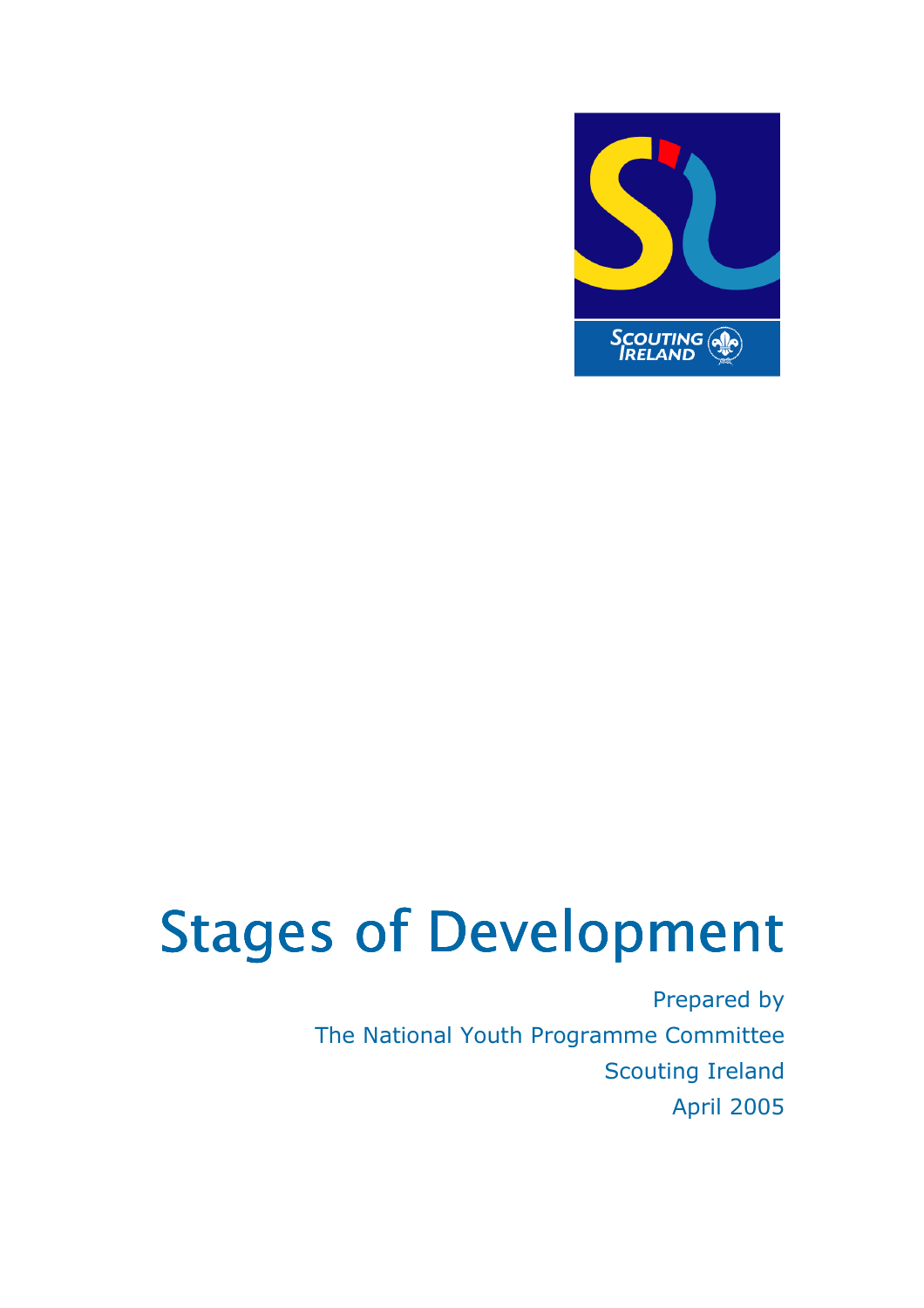## Scouting Ireland

 is built on a shared respect for the uniqueness of young people. We believe in the abilities of young people and their wish to discover and harness their own potential.

We help them achieve this by providing them with the support and encouragement they need.

"We accept each young person as he or she is – a unique human being with his or her own personal background and experience of life thus far, variations in needs, capacities, interests and pace of development." 'Scouting: An Educational System' WOSM 1998

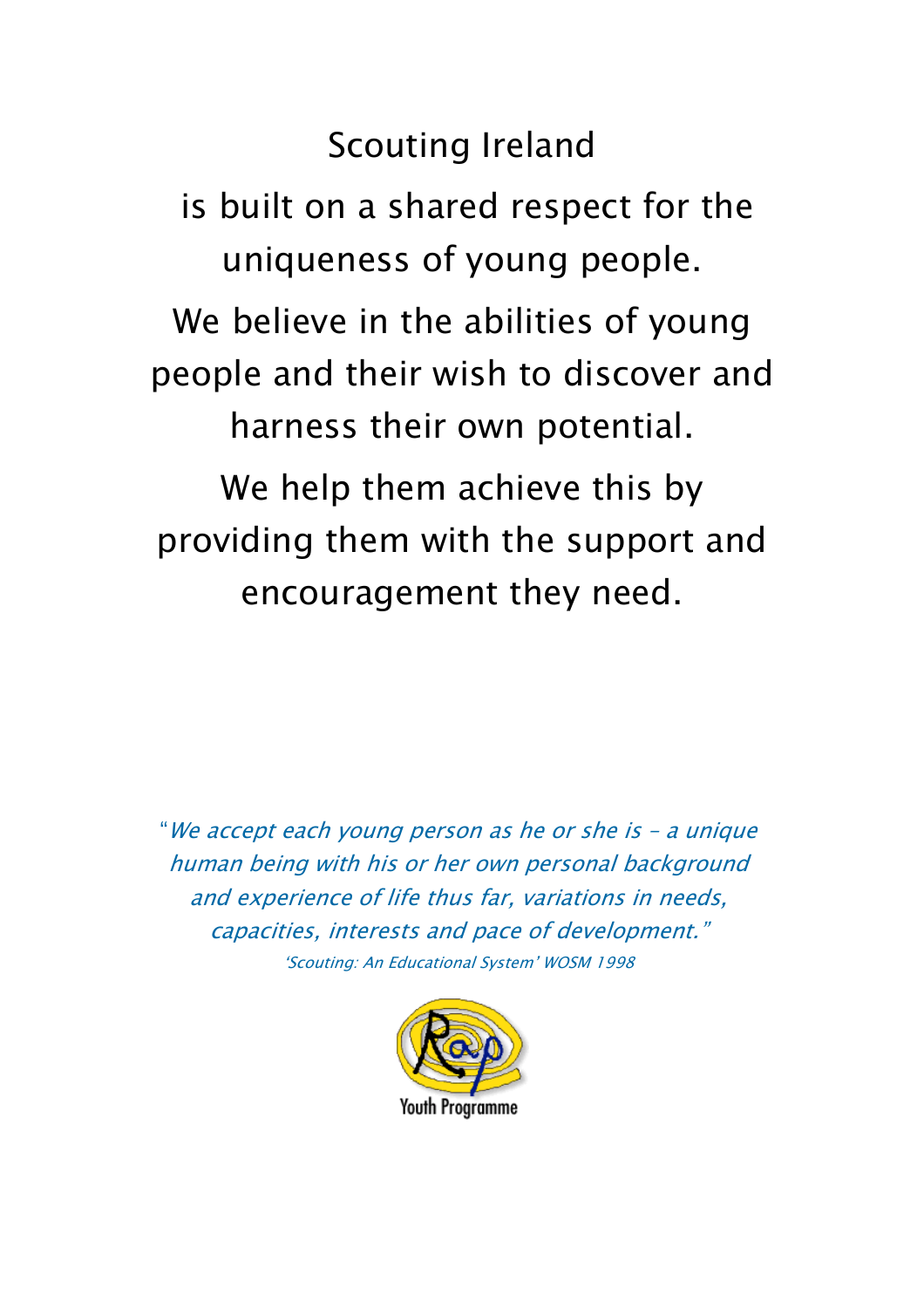This document has been produced by the National Youth Programme Committee of Scouting Ireland, with the assistance of the Programme Review Team. Valuable input and guidance was provided by –

Dr. Valerie O'Brien; BSocSc, MSc(LSE), PhD, Dip Family Therapy, PhD; Dept. of Social Policy & Social Work, University College Dublin

Dr. Jean White; BA, HDip(Ed), MSc(EDP), PhD; Children's Research Centre, Trinity College Dublin

Johanna Doherty; BA(QTS); Primary School Teacher

Thérèse Courtney; BA, HDip(Ed); Post-Primary School Teacher

Thérèse Bermingham; former European Scout Committee

Stephen Oakes; BSc(Cur Occ); Occupational Therapist

The experience of the National Youth Programme Committee membership also provided an input to this process.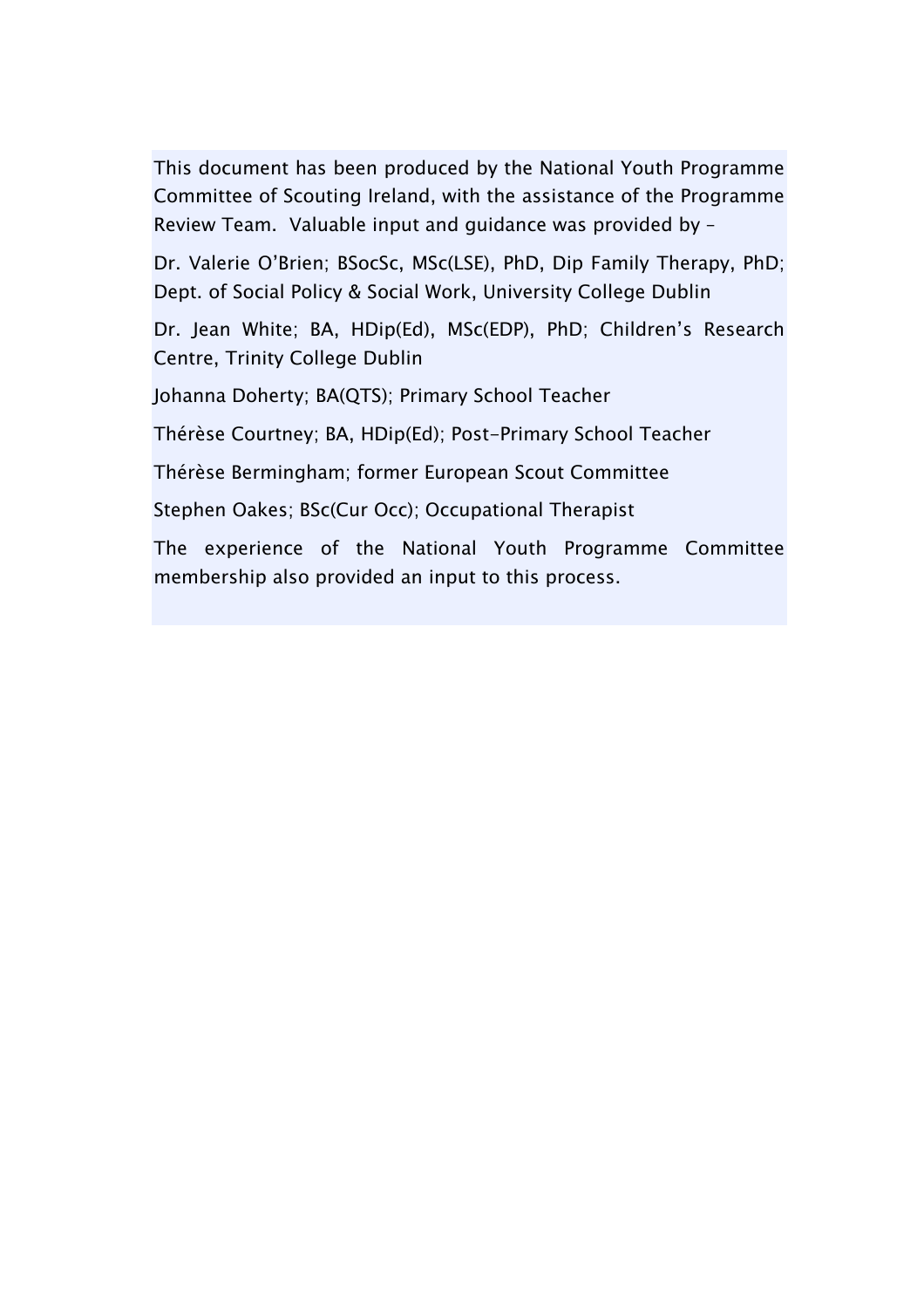## Stages of Development

The child is a busy active explorer and develops from within, based on their own innate capacities.

- The young person's sense of wonder and curiosity is a motivating factor in learning.
- The young person's existing knowledge and experience forms the base for learning.
- Each individual has a different capacity for learning.
- Each individual has a different learning style.
- The young person is an active agent in his/her learning.

Generally young people reach each developmental stage in their own time. Community, culture and family situation all have an impact on the acquisition of developmental stages. The young person's immediate environment provides the context for their learning.

- Young people need support in order to develop social and relationship skills.
- Young people are looking for ways to assess and express their uniqueness.

Scouting Ireland is a non-formal educational movement and as such we aim to teach people how to learn. When referring to education BP stated that it is "drawing out the individual boy and giving him the ambition and keenness to learn for himself". How one learns to be in the world and how one learns ones values, is about a process of interaction with others. The Law and Promise provides us with the framework to achieve this aspiration.

As part of the RAP process a number of professionals were invited to present on the developmental stages in a child's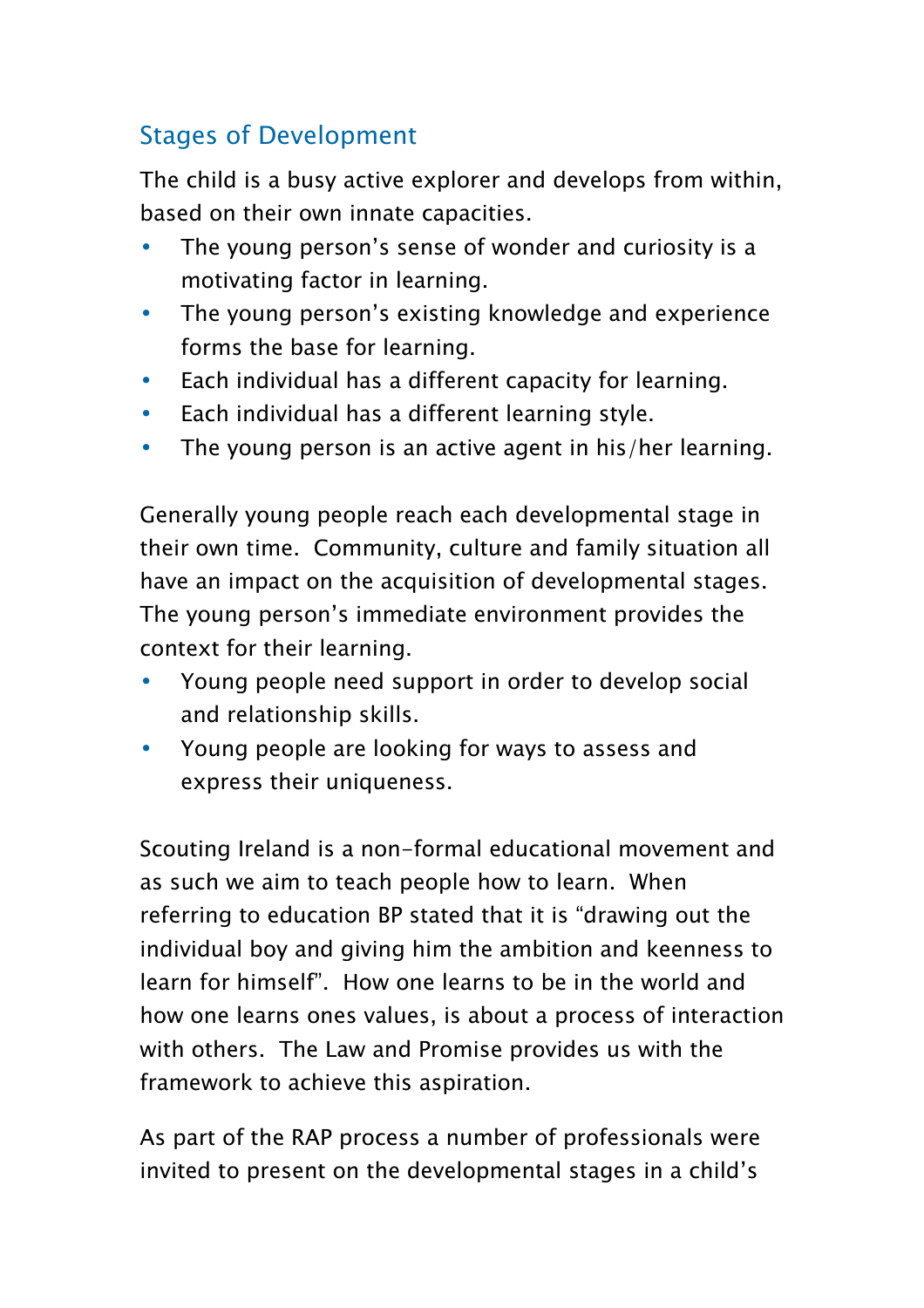life. Members of the National Youth Programme Committee added their own experience of the development of young people through Scouting. As this information was presented, it was grouped according to the various areas of growth from the aim of Scouting Ireland and against the approximate ages that the various developments occur. This information is presented in condensed form in the charts that follow.

The professionals pointed out that theory lags behind the lived reality and is often taken out of context, that when considering any theory one should be aware of when and where it was developed and then it should be used in light of the lived reality and should be time and culture specific.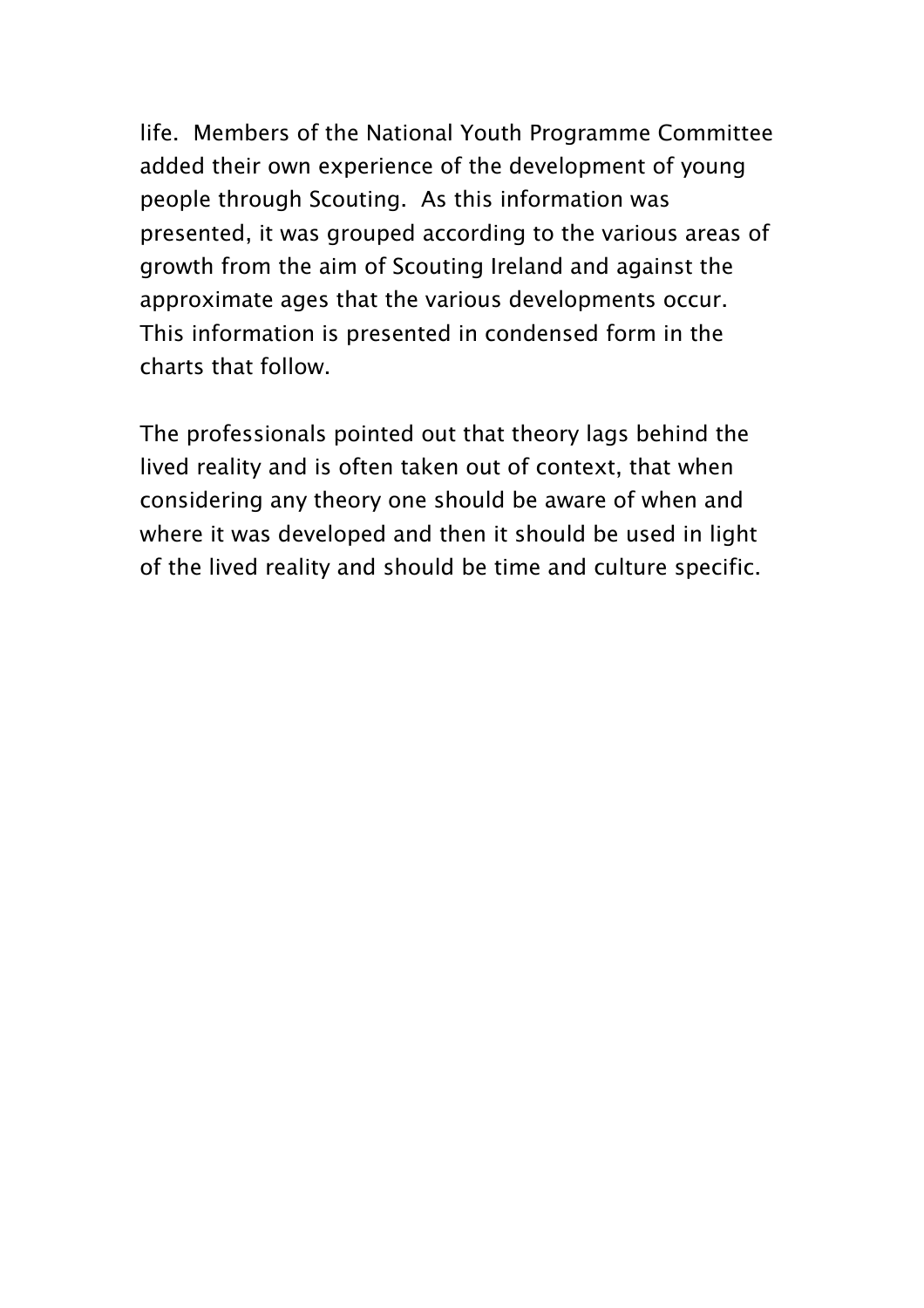## Pre-Adolescence

| Age | Character                                                                                          | <b>Physical</b>                                                                                         | <b>Emotional</b> |
|-----|----------------------------------------------------------------------------------------------------|---------------------------------------------------------------------------------------------------------|------------------|
|     | $7 - 9$ Young children need Form constancy and Ego centric<br>boundaries and<br>stability imposed. | depth perception<br>maturing. Can see<br>the parts and the<br>whole of an object<br>but not at the same |                  |
|     |                                                                                                    | ime.                                                                                                    |                  |

| Creative thinking   | <b>Spatial Perception</b> |
|---------------------|---------------------------|
| can be suppressed   | beginning to              |
| (if it is not       | mature.                   |
| developed before 11 |                           |
| it will never fully |                           |
| develop).           |                           |

Exploring the external world. Seeing the potential.

 Beginning to be less egocentric more able to relate to others as different to ourselves.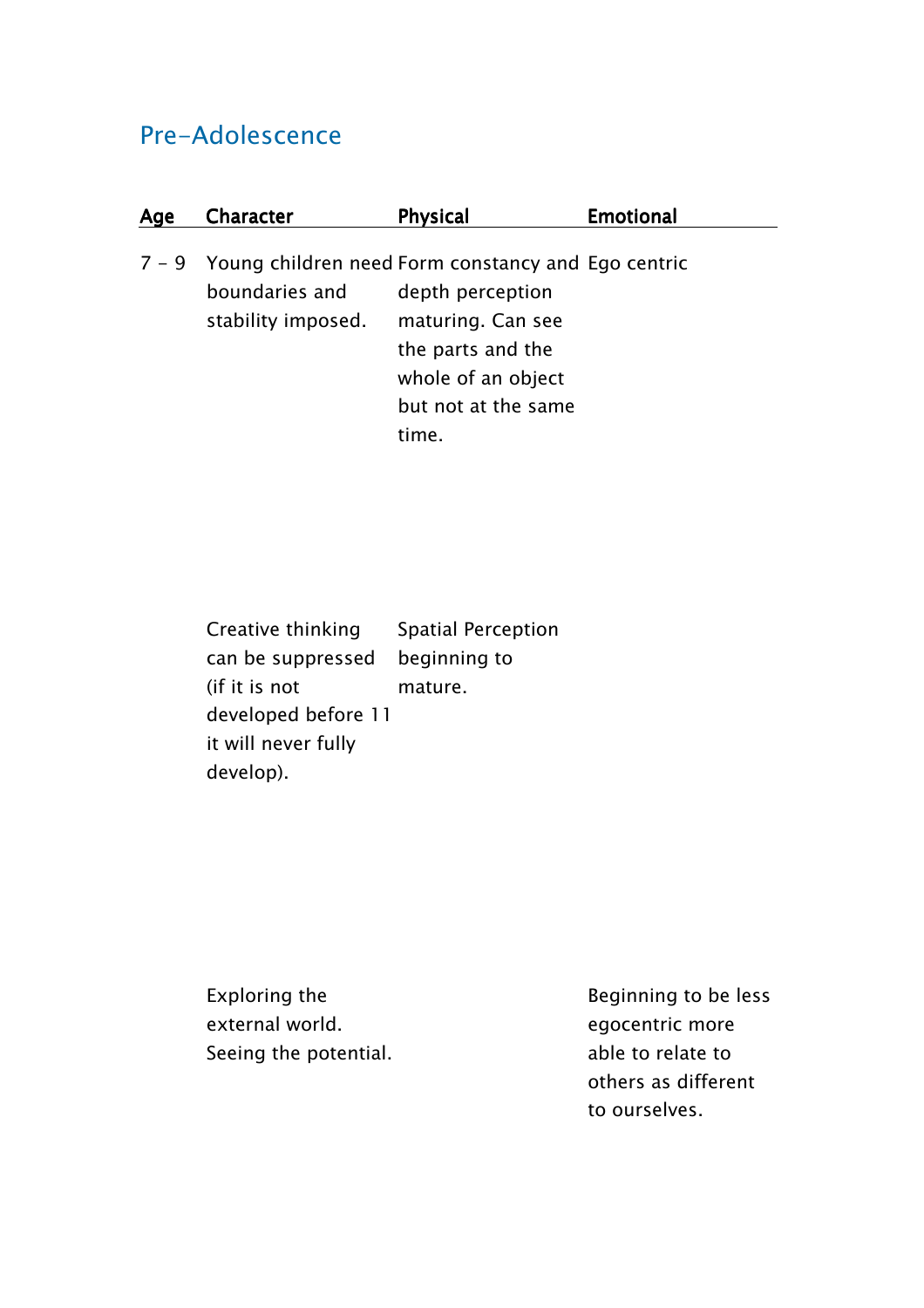| Age     | Intellectual                                                                                                                                                                                                                                                                         | <b>Social</b>                                                                                                                                                                                                  | Spiritual                                                                 |
|---------|--------------------------------------------------------------------------------------------------------------------------------------------------------------------------------------------------------------------------------------------------------------------------------------|----------------------------------------------------------------------------------------------------------------------------------------------------------------------------------------------------------------|---------------------------------------------------------------------------|
| $7 - 9$ | Concrete operations<br>(Piaget). Are able to<br>engage in co-operative<br>play and act on<br>instructions. Can<br>understand and work<br>in a team. Attention<br>and concentration are<br>very important for<br>learning and the<br>development of the<br>perception of events.      | Before the age of 7<br>the child's ability to<br>interact in social<br>groups is limited<br>therefore one of<br>the key elements of<br>the scout system<br>the team/patrol<br>system cannot be<br>implemented. |                                                                           |
|         | Need to develop<br>reasoning skills. Also<br>need to encourage<br>learning through<br>movement. Becoming<br>more independent in<br>school, can look up<br>own facts and reason<br>through own decisions.<br>Can give instruction<br>based on own<br>experience depending<br>on task. | Ego centric, Social<br>Interaction is<br>important for<br>development.<br>Scaffolding<br>(Vygotsky). More<br>involved in<br>extracurricular<br>activities.                                                     | Communion<br>Year. Beginning<br>to understand<br>family<br>relationships. |
|         | Encourage to develop<br>critical and creative<br>thinking skills.                                                                                                                                                                                                                    | Beginning to be<br>less egocentric.<br>Begin to develop                                                                                                                                                        | Starting to learn<br>respect for<br>others                                |

boundaries.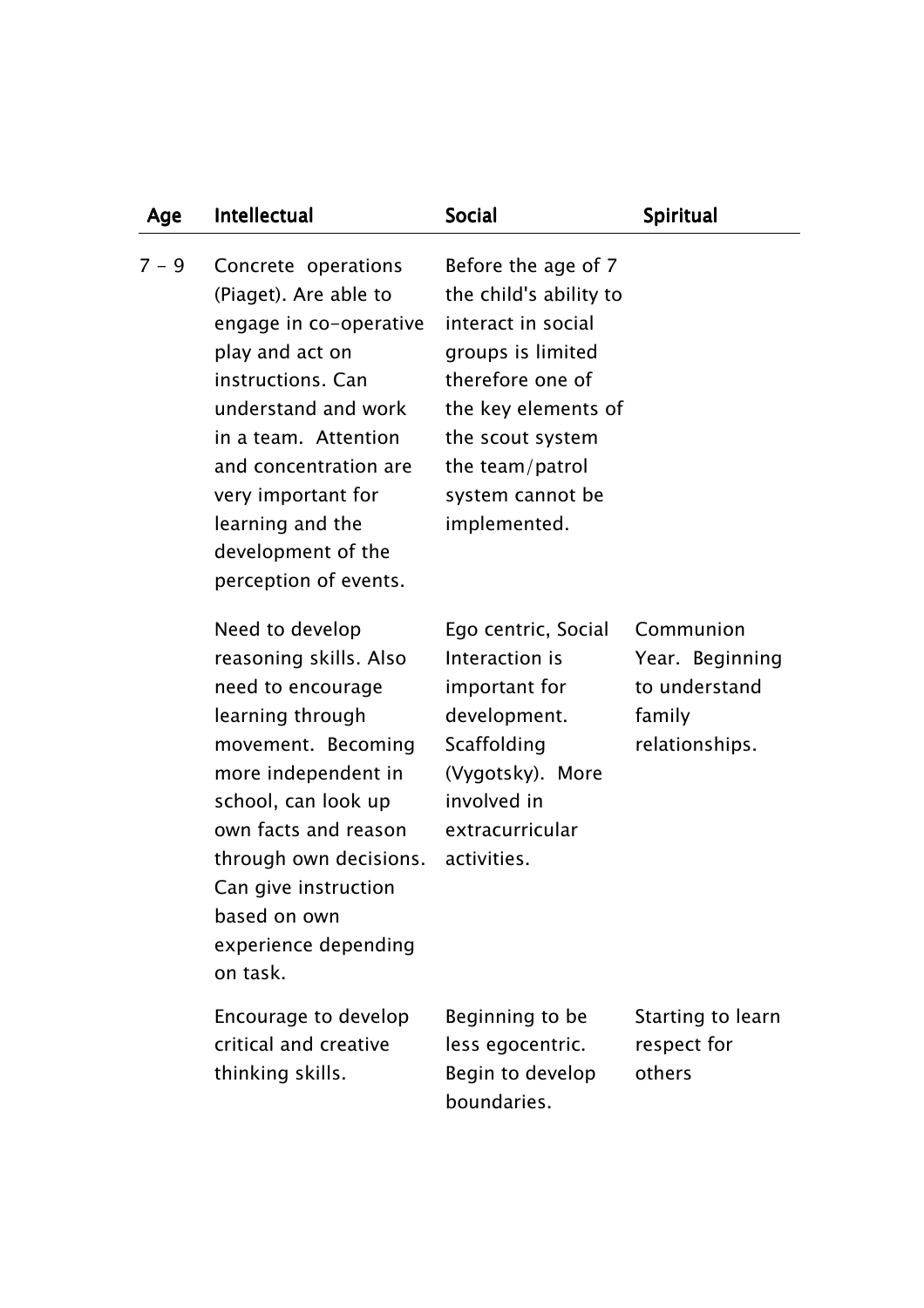### Early Adolescence

| Age | <b>Character</b>                                                                                        | <b>Physical</b>                                                                               | <b>Emotional</b> |
|-----|---------------------------------------------------------------------------------------------------------|-----------------------------------------------------------------------------------------------|------------------|
|     | 10-13 Begin to make the<br>decision to stay or<br>go. (Our numbers<br>historically drop at<br>this age) | Onset of puberty.<br>Motor and<br>perceptual abilities<br>mature. Gravitating<br>towards same |                  |
|     |                                                                                                         | gender groups.                                                                                |                  |

 Social groups become fragmented. New schools.

Self understanding and self esteem really develops at 12.

 Intimacy and loneliness are an issue.

Beginning to develop Interest in own and maintain personal boundaries and sense of stability. bodies developing. starting, slang

Concept of rebellion language etc. identity with a group. Emotionally Labile. Esteem issues can be misinterpreted.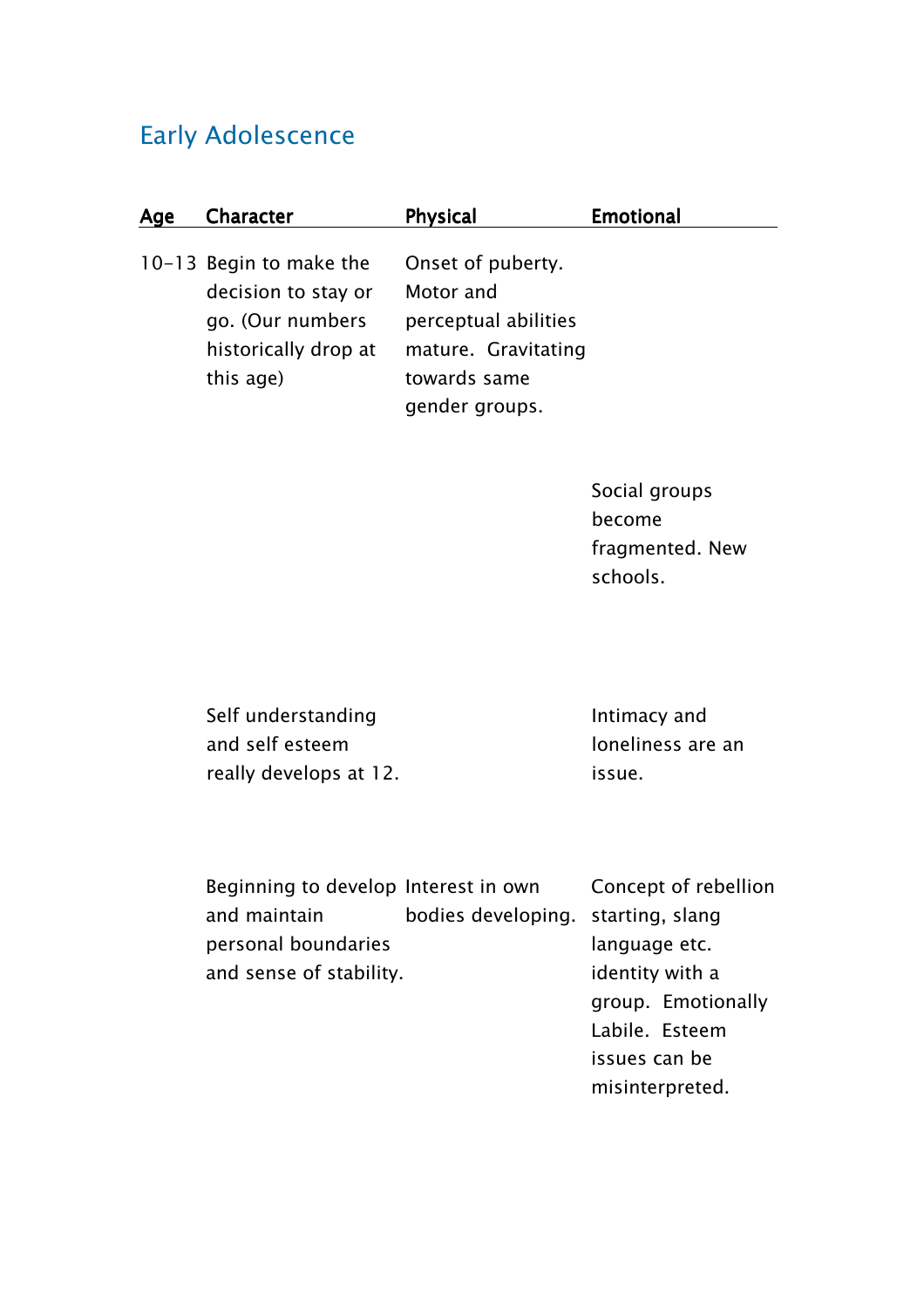#### Age Intellectual Social Spiritual

10-13 Concrete problem solving.

> Transition from primary school. Looking for approval from peers.

> > **Extracurricular** school based activities take up more time. Self Confidence is a big issues.

Confirmation / Bah Mitzvah Year.

Beginning to think in Fascination with a more abstract and idols. idealistic way. Future oriented thought problem resolution.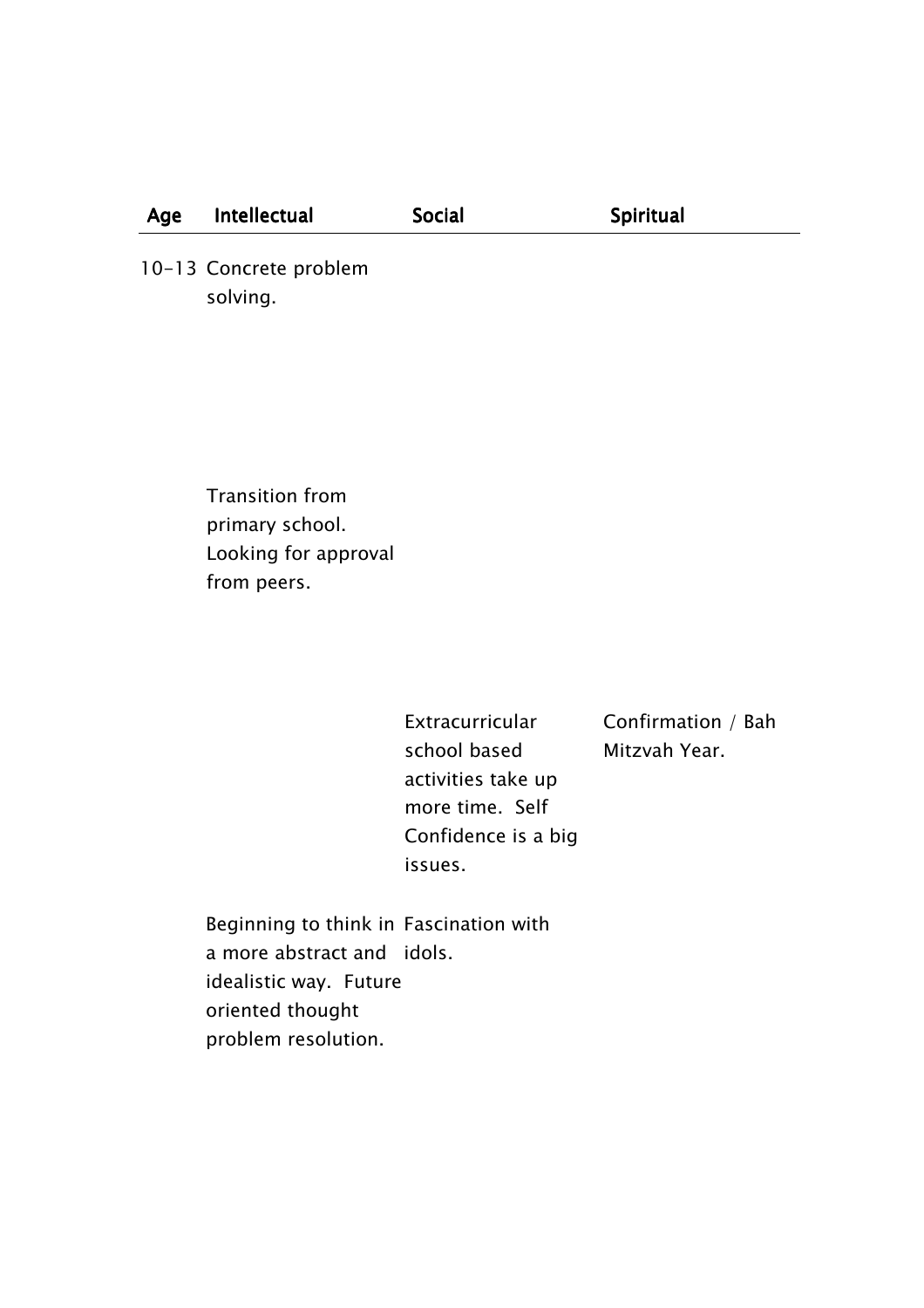## Adolescence

| Age | Character                                                                                                                                 | <b>Physical</b>                                        | <b>Emotional</b>                      |
|-----|-------------------------------------------------------------------------------------------------------------------------------------------|--------------------------------------------------------|---------------------------------------|
|     | 14-16 Questioning<br>themselves<br>(what do I want to be other bodies really life.<br>like) trying out<br>different roles and<br>beliefs. | Interest in own and major part of daily<br>kicking in. | Sexual maturity. Esteem issues play a |

More reliant on friends than family. Hanging out.

 Autonomy and attachment very important. Parents beginning to lose some control.

| Adolescent problems Sexual intimacy Depression        |                                   |  |
|-------------------------------------------------------|-----------------------------------|--|
| become a real issue beginning to play a suicide, eati |                                   |  |
| (drugs drink etc). bigger part in their disorders,    |                                   |  |
| Achieving identity is lives. Physical interrelatior   |                                   |  |
| the MAIN task of                                      | maturity kicking in difficulties. |  |
| adolescence.                                          | bringing physical                 |  |
|                                                       | identity issues                   |  |
|                                                       | (good and bad).                   |  |

beginning to play a suicide, eating Depression and interrelationship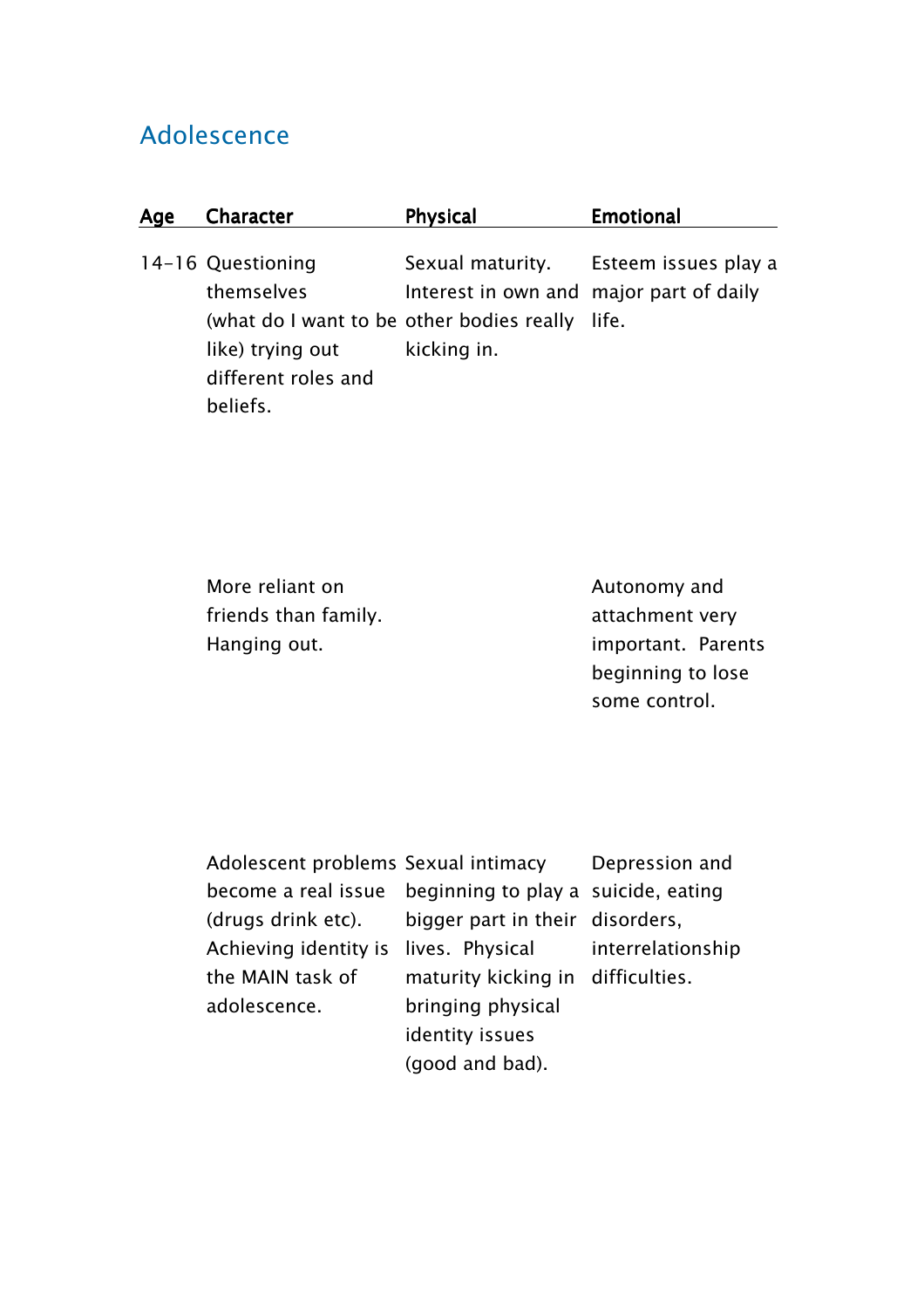| Age       | Intellectual                                                                                                                                                                                                                 | <b>Social</b>                                                       | Spiritual                                                                                           |
|-----------|------------------------------------------------------------------------------------------------------------------------------------------------------------------------------------------------------------------------------|---------------------------------------------------------------------|-----------------------------------------------------------------------------------------------------|
| $14 - 16$ | Begin to<br>hypotheses make<br>plans, form an<br>objective point of<br>view, see things<br>from another's<br>point of view. Can<br>see the validity of<br>others point of<br>view.                                           |                                                                     |                                                                                                     |
|           | Reflective thinking<br>should be<br>encouraged.<br>Metacognition<br>(thinking about<br>thinking) begins.                                                                                                                     | Have the ability to<br>contribute and<br>work within teams.         |                                                                                                     |
|           | Pressure of exams, Other clubs age<br>which college to go<br>to will I get the more important.<br>points etc can be<br>significant.<br>Beginning senior<br>cycle in school,<br>taking<br>responsibility for<br>own learning. | groups become<br>Friends becoming<br>more important<br>than family. | Develop a concept of<br>their own<br>uniqueness.<br>Uncertainty<br>regarding their own<br>identity. |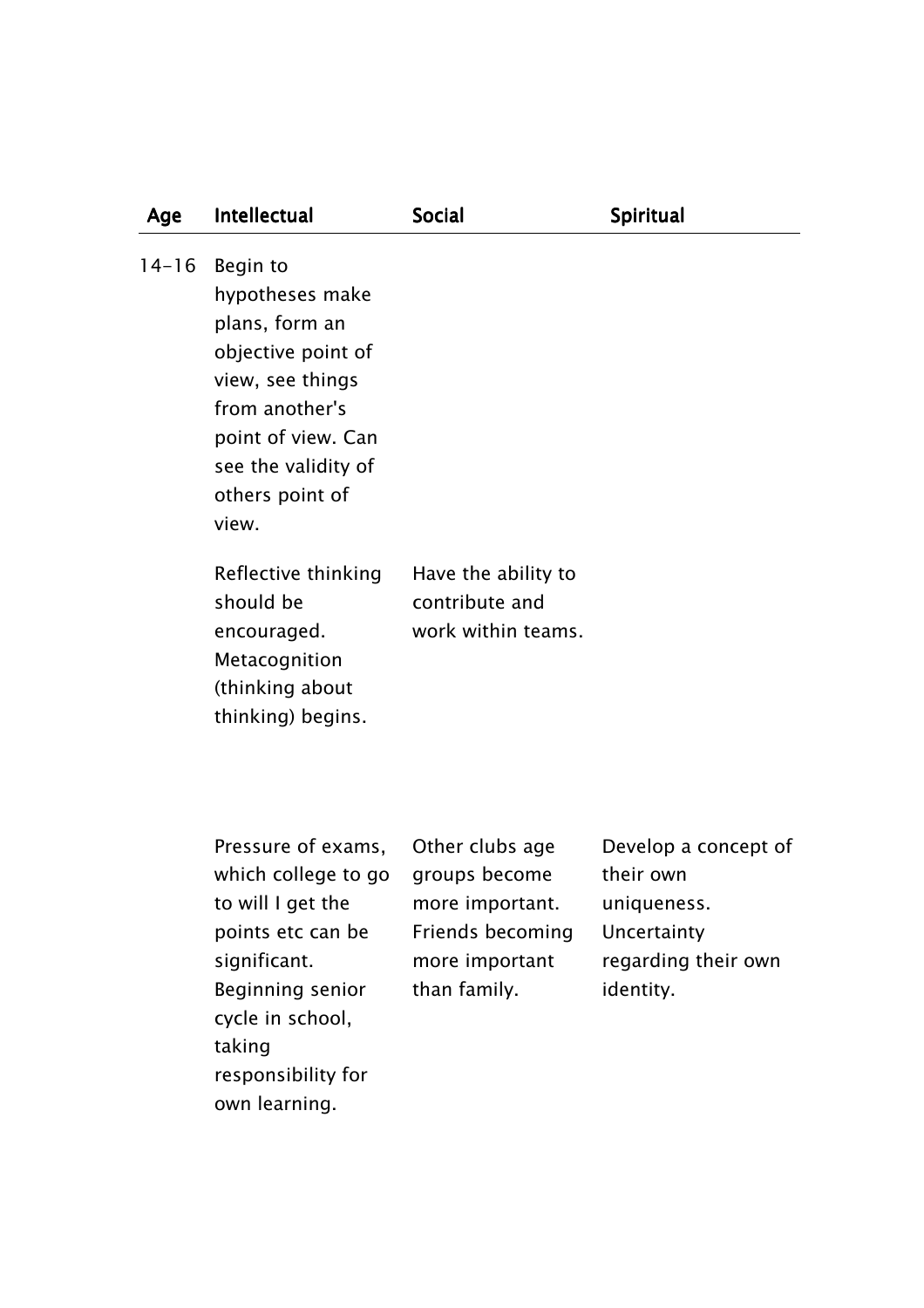## Post Adolescence

| Age | <b>Character</b>                                        | <b>Physical</b>              | <b>Emotional</b> |
|-----|---------------------------------------------------------|------------------------------|------------------|
|     |                                                         |                              |                  |
|     | 17-20 Instances of                                      | Physical Growth              | Relationships    |
|     | interpersonal                                           | Completed. Sexual founded on |                  |
|     | complexity and their intimacy playing a                 |                              | intimacy and     |
|     | ability to deal with huge part in their complementarity |                              |                  |
|     | them has increased. lives.                              |                              |                  |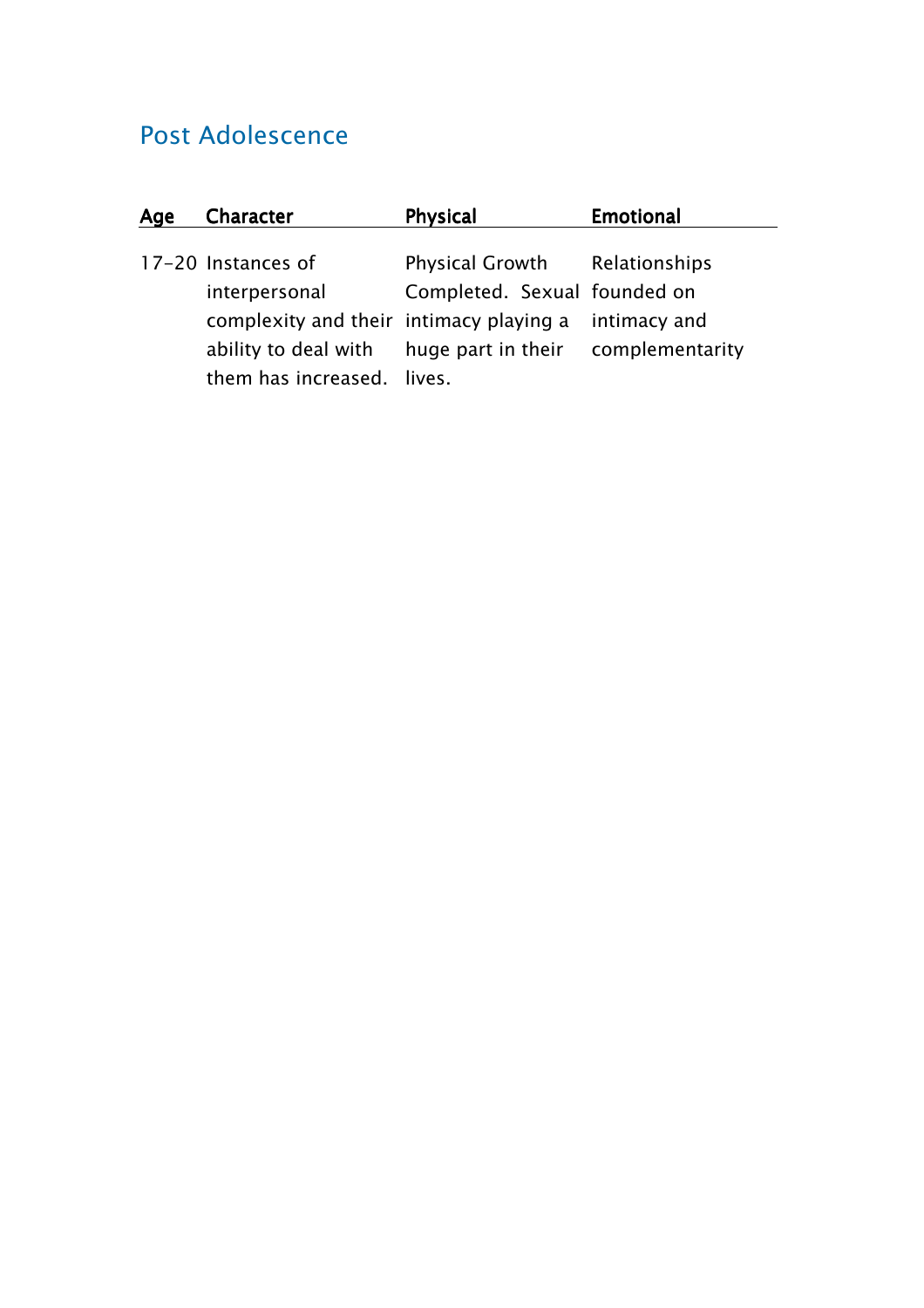| Age       | Intellectual                                                                                                                                           | <b>Social</b>                                                                                                                                      | Spiritual                                |
|-----------|--------------------------------------------------------------------------------------------------------------------------------------------------------|----------------------------------------------------------------------------------------------------------------------------------------------------|------------------------------------------|
| $17 - 20$ | Abstract thinking<br>maturing. Ability<br>to make plans etc.<br>maturing. Ability<br>to make mature<br>and independent<br>Judgements and<br>decisions. | Recognition of<br>enrichment due to<br>accepting individual spirituality.<br>differences.<br>Problem of Social<br>and Professional<br>integration. | Building a respect for<br>the concept of |

Transition into college or working environment etc.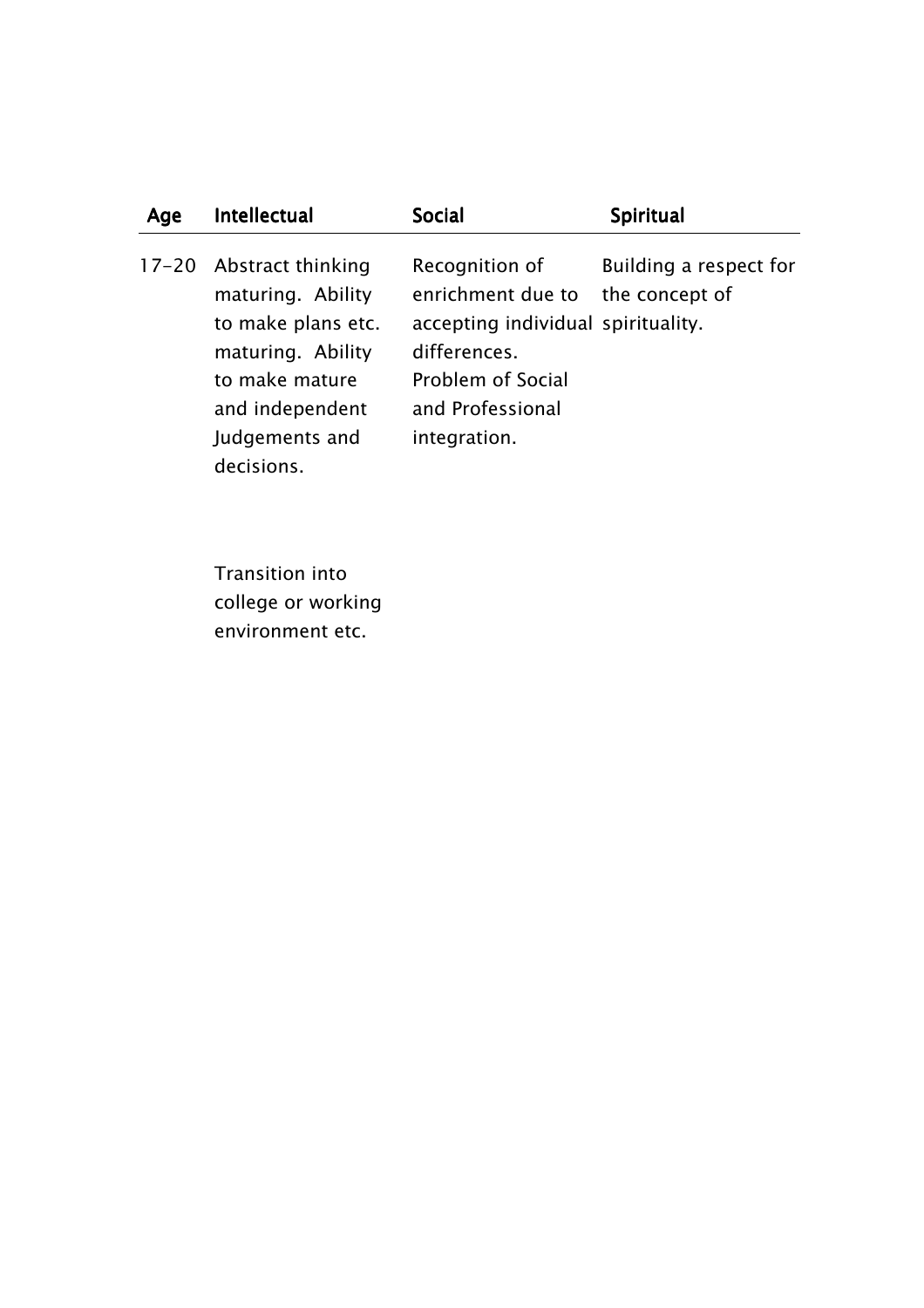## Profiles of Stages of Development

The following profiles of young people at the various stages of development are derived from the characteristics previously outlined –

#### • Pre-Adolescence

The Pre-Adolescent stage of development is also known as "late childhood".

It is characterised by a certain level of stability. Physical growth is slower. The child is at ease in their body. They have acquired the capacity for logical reasoning on concrete data, and demonstrate intellectual curiosity.

It is the stage at which children learn to co-operate, to adapt to a group and be appreciated. They have the capacity to develop reciprocal exchanges in a group. They can imagine themselves in another person's situation. They accept the authority of adults.

Cooperation is the main theme of this stage of development.

### • Early Adolescence

The stability of Pre-Adolescence is disturbed in the Early Adolescent stage of development. This is a period of transition (earlier among girls, later among boys) characterised by the occurrence of numerous changes, both on a personal level (an acceleration in physical growth, the onset of puberty, a new stage of logical reasoning) and on the social level (the end of primary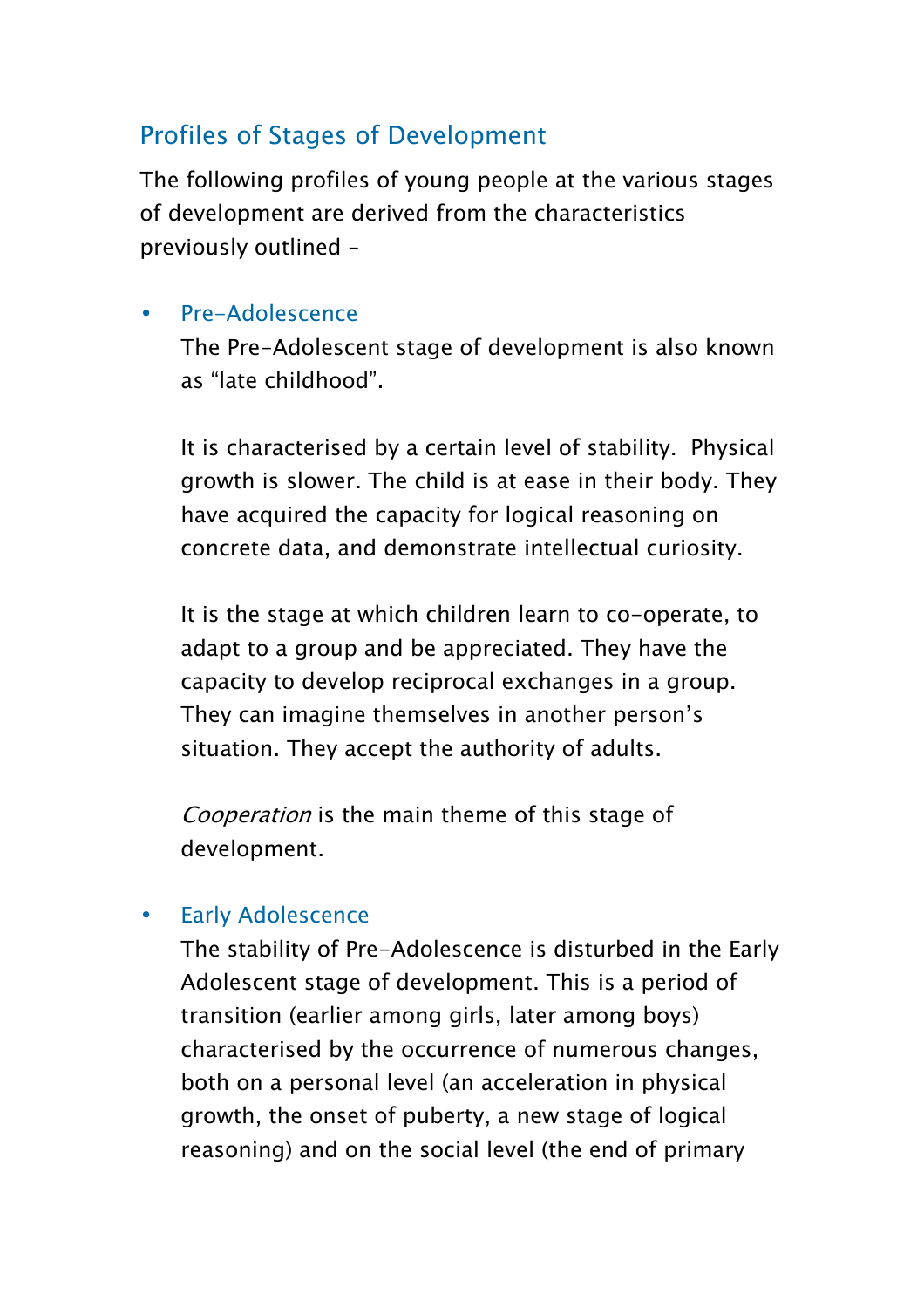school and the beginning of secondary school in many countries).

This is sometimes called "the crisis of early adolescence", which is shown by the rejection of childhood rules, the challenging of adult authority, the attraction towards smaller social groupings, etc.

It is a period of opposition and rejection of previous identifications. Childhood rules and regulations are called into question. However the ability to create new rules through mutual consent appears. That announces the development of moral autonomy and the acceptance of moral principles as a way of sharing rights and responsibilities within a group.

Transition is the main theme of this stage of development.

#### • Adolescence

The Adolescent stage of development is reached with the acquisition of sexual maturity, the establishment of gender identity and the development of abstract logical reasoning.

However, the restructuring phase which started with puberty continues with a search for identity. It is a fairly unstable stage during which development rhythms vary widely depending on sex (maturity is reached more quickly by girls) and under the influence of social and cultural factors. It is at this stage that problems such as